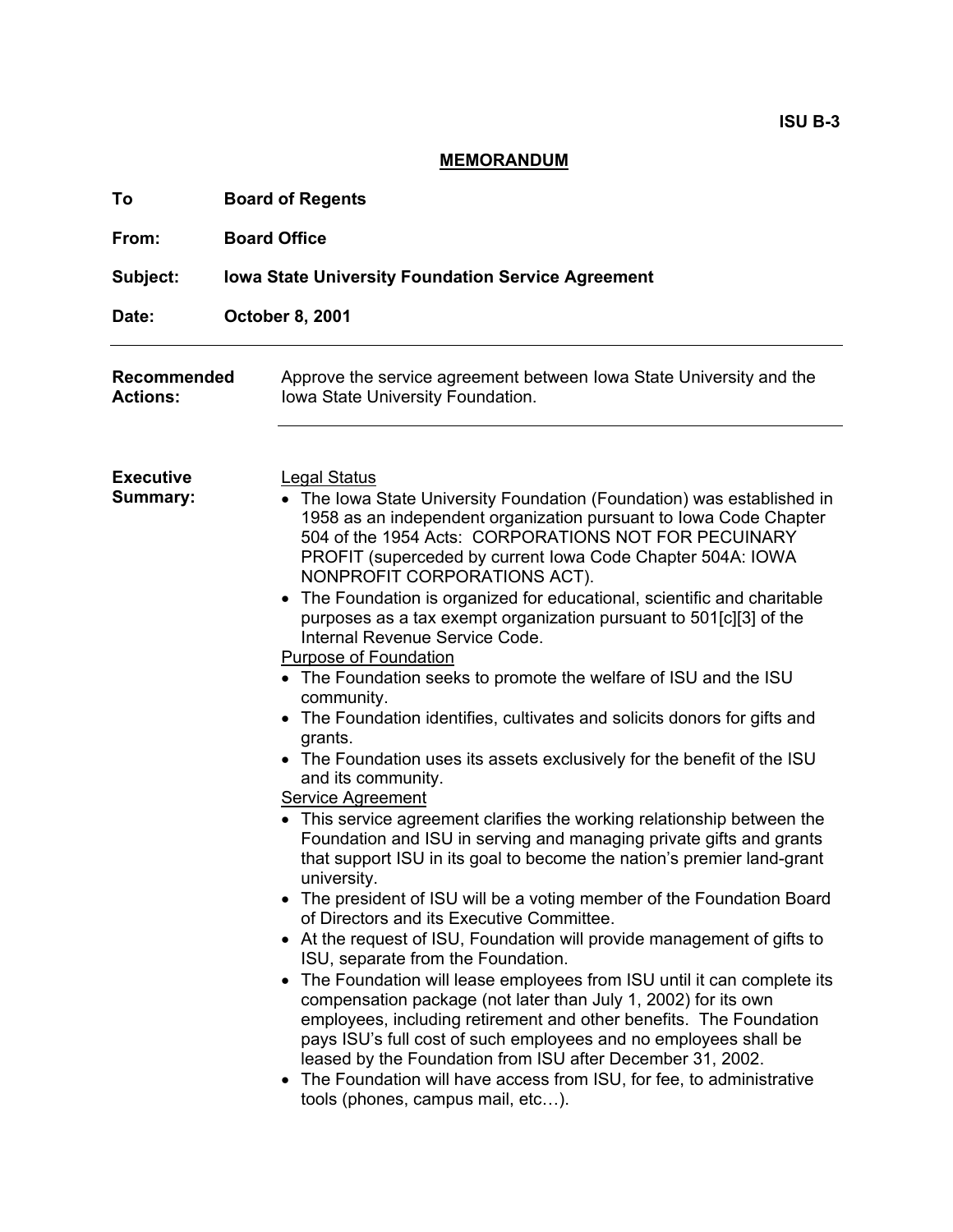|                                   | Page 2                                                                                                                                                                                                                                                                                                                                                                                                                                                                                                                                                                                                                                                                                                                                                                                                                                                                                                                                                                                                                                                                                                                                                                                                                                                                                                                                                   |
|-----------------------------------|----------------------------------------------------------------------------------------------------------------------------------------------------------------------------------------------------------------------------------------------------------------------------------------------------------------------------------------------------------------------------------------------------------------------------------------------------------------------------------------------------------------------------------------------------------------------------------------------------------------------------------------------------------------------------------------------------------------------------------------------------------------------------------------------------------------------------------------------------------------------------------------------------------------------------------------------------------------------------------------------------------------------------------------------------------------------------------------------------------------------------------------------------------------------------------------------------------------------------------------------------------------------------------------------------------------------------------------------------------|
|                                   | The Foundation and ISU agree to preserve the confidentiality of<br>٠<br>confidential records maintained by each entity and shared with one<br>another in furtherance of the purpose of this agreement.<br>For development and fund raising services provided to ISU by the<br>$\bullet$<br>Foundation, ISU will pay the Foundation \$750,000 per year. (See<br>Attachment A, pp. 30-31.)<br><b>Review of Agreement</b><br>• The University and Board Office have reviewed the Service Agreement                                                                                                                                                                                                                                                                                                                                                                                                                                                                                                                                                                                                                                                                                                                                                                                                                                                          |
|                                   | with the Board's legal counsel in the Office of the Attorney General and<br>all recommend approval of the Service Agreement as in the best<br>interests of the University and the Board of Regents for fund raising<br>activities and management of those funds.                                                                                                                                                                                                                                                                                                                                                                                                                                                                                                                                                                                                                                                                                                                                                                                                                                                                                                                                                                                                                                                                                         |
| <b>Link to Strategic</b><br>Plan: | Key Result Area 4.0.0.0 – "Meet the objectives of the Board and<br>institutional strategic plans and provide effective stewardship of the<br>institutions' state, federal, and private resources." This service<br>agreement will assist the university in meeting its strategic objectives in<br>private fund raising.                                                                                                                                                                                                                                                                                                                                                                                                                                                                                                                                                                                                                                                                                                                                                                                                                                                                                                                                                                                                                                  |
| <b>Background:</b>                | <b>Legal Status</b><br>In May 1958 the Board received from Iowa State College President<br>Hilton copies of Articles of Incorporation for an Iowa State College<br>Foundation.<br>In June 1958 the Board approved of President Hilton proceeding with<br>establishment of the Iowa State College Foundation.<br>The Foundation was incorporated pursuant to Iowa Code Chapter 504:<br>$\bullet$<br>CORPORATIONS NOT FOR PECUINARY PROFIT when the Articles<br>of Incorporation were filed with the Secretary of State on July 15, 1958.<br>The Office of the Secretary of State reports the Articles of<br>Incorporation have been amended six times since their original filing,<br>most recently in June 2001 (Attachment B).<br>Because of the independent nature of the Foundation, approval of the<br>Board was not required to amend the Articles of Incorporation.<br>Objectives and Purpose of the Foundation (Attachment B, pp. 32-33)<br>• To promote the welfare of ISU, its faculty, graduates, students and<br>former students;<br>To identify, to cultivate and to solicit donors for the purpose of securing<br>gifts and grants exclusively for the benefit of ISU; and<br>To raise, to administer, and to disperse for educational and scientific<br>$\bullet$<br>purposes gifts, grants, bequests, and devises for the benefit of ISU. |
| <b>Analysis:</b>                  | <b>Legal Status</b><br>The Foundation is a not for profit corporation incorporated pursuant to<br>Iowa Code Chapter 504A: IOWA NONPROFIT CORPORATION ACT.<br>Legal counsel at ISU, the Board's legal counsel in the Office of the                                                                                                                                                                                                                                                                                                                                                                                                                                                                                                                                                                                                                                                                                                                                                                                                                                                                                                                                                                                                                                                                                                                        |

ISU B-3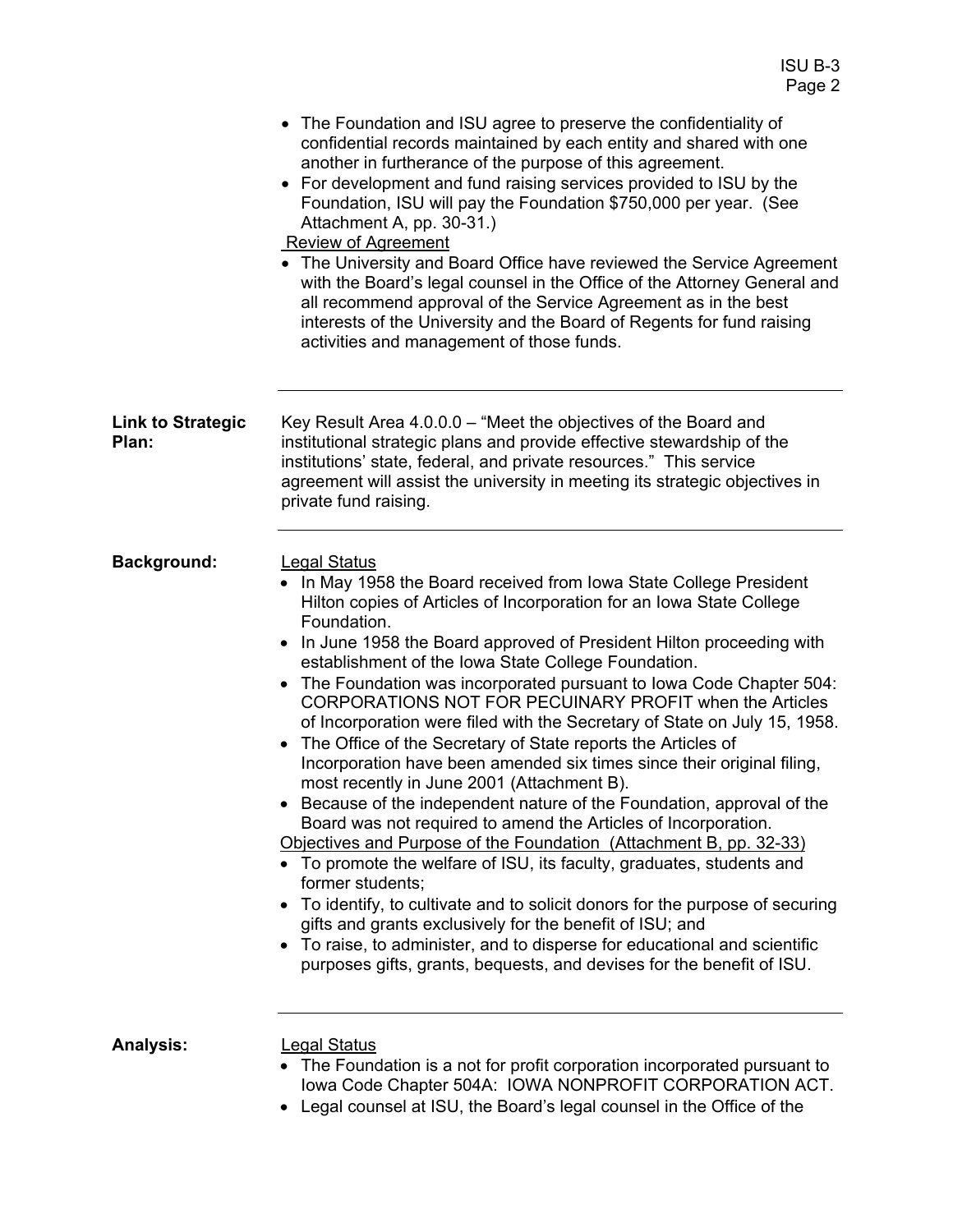Attorney General, and Board Office staff reviewed the Foundation's Articles of Incorporation and find that the Foundation is a corporation independent of ISU.

• There are business services exchanged by ISU and the Foundation which are being separated and clarified as appropriate for distinct business entities.

Foundations Obligations Pursuant to Service Agreement (Attachment A) -

- Raise, receive, invest and administer funds for ISU for charitable, scientific, and educational purposes;
- Assist the University and colleges in their fundraising activities;
- Perform other mutually agreed upon acts as appropriate;
- Plan fundraising strategy with the ISU president;
- Conduct donor research:
- Accept gifts in accordance with donor requests (inconsistencies and concerns will be reconciled with ISU prior to acceptance) consistent with mutually agreed priorities and mutually agreed gift acceptance guidelines;
- Distribute gifts and endowments as appropriate (See detail, Attachment A, pp. 9-10);
- Maintain and keep confidential records of alumni and friends of ISU and data used by the Foundation in its fundraising activities;
- Maintain tax exempt status of the Foundation;
- Separately manage and account for funds held by ISU as donations to ISU, as requested by ISU;
- Apprise the ISU president of any changes in investment policy of the Foundation Board of Directors;
- Maintain general comprehensive liability insurance in the amount of \$5-million per occurrence and in the aggregate and auto insurance in the amount of \$1-million per occurrence;
- Provide each year written reports on or before September 1 on activities of the Foundation and on or before February 1 of activities contemplated in the ensuing fiscal year. Other reports and contents of reports will be provided as mutually agreed;
- Permit inspection of the books and records of the Foundation by the ISU president or his designee;
- Hold harmless ISU, its governing board, and others from claims, damage, liability, injury, expense, demands, and judgments, including courts costs and attorneys' fees, arising out of performance of this Agreement;
- Foster an atmosphere of openness in its operations, consistent with the prudent conduct of business by a private corporation; and
- Operate in compliance with federal, sate, and local laws, including non-discrimination laws for protected classes of individuals. ISU Obligations to Foundation Pursuant to Service Agreement (Attachment A) -
- Encourage and maintain the independence of the Foundation;
- Foster a cooperative relationship between ISU and the Foundation;
- Receive from the Foundation confidential information and protect its confidentiality, regardless of method of transmission;